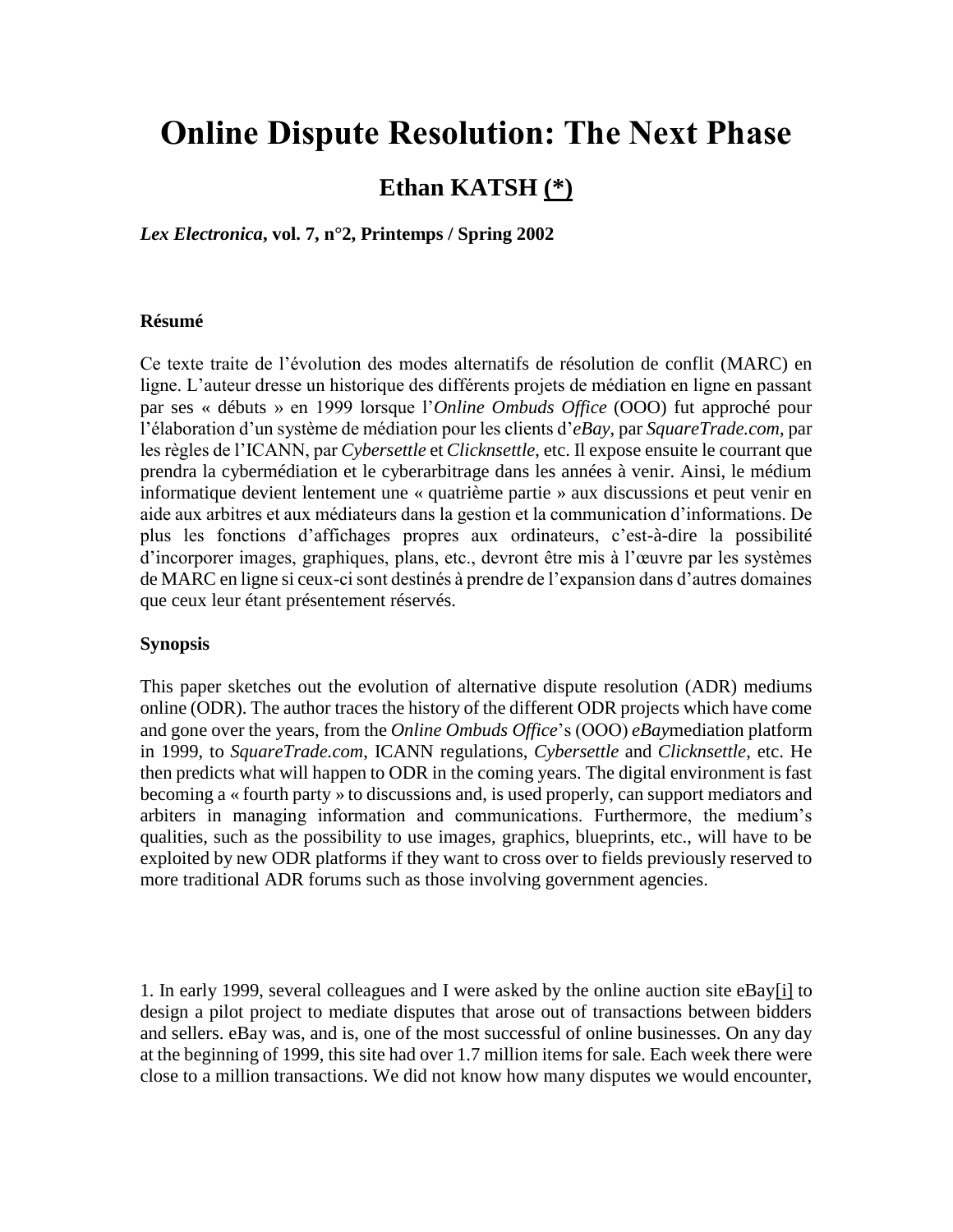but we decided to do a two-week pilot project to judge both demand and our ability to respond.

2. In the middle of March 1999, eBay placed a link to our project, the Online Ombuds Office (OOO) at the University of Massachusetts, on the eBay customer service page. Even though the customer service page was three levels down from the main eBay home page, and even though no announcement about the service was made to eBay users, over one hundred and fifty complaints were filed during the following two-week period. The value of the disputes ranged from one dollar to fifteen thousand dollars. Our online mediator was able to obtain participation from both parties in more than three-quarters of the disputes and successfully mediated about half. This was probably a lower success rate than would have been obtained in a traditional setting, but as a first large-scale effort, we were both satisfied and encouraged.

3. For us, the eBay project was a turning point in an effort that had begun three years earlier. We had established the Online Ombuds Office in May 1996 because we believed that, as the Internet grew, there would be a growing need for dispute resolution services. We also believed that dispute resolution services could be delivered over the Internet. We expected, in other words, that the Internet would eventually need to confront the issue of dispute resolution and that when it did, there would be opportunities to deal with online problems using online means.

4. Our initial interest in ODR grew out of our own online experiences. We are sensitive to environments in which conflict occurs, and we routinely look in new environments to see what steps have been taken to prevent conflict and to deal with disputes. Our belief that cyberspace would not be a harmonious place was based on a very simple observation. Cyberspace seemed to us to be too active, too entrepreneurial, too competitive, and too lucrative a place for it not to have many conflicts. Even in 1996 it was apparent that cyberspace involved too many people applying their creative energies and imaginations in new ways for there not to be a need for processes to settle disputes. Cyberspace was a place where the number of transactions could only grow, and, we thought, where transactions and relationships go, disputes will follow.

5. Our assumption that the Internet might become a kind of "dispute resolution space" and serve as a vehicle for resolving disputes was also based on a rather simple observation. This was that cyberspace was a place where powerful tools were being developed for communicating, storing, and processing information. We knew that these activities were also at the heart of dispute resolution. As capabilities for working with information and managing information online improved, we thought that opportunities for directing these capabilities at dispute resolution would also improve.

6. Our project with eBay confirmed for us that there would be a need for ODR at active online marketplaces. A few months after we completed our pilot project, eBay added dispute resolution to the array of "safe harbor" services that were available to consumers who were concerned about making a purchase[.\[ii\]](http://www.lex-electronica.org/docs/articles_140.htm#_edn2) Any person who encounters a problem with a transaction can, at the click of a mouse, request assistance from the dispute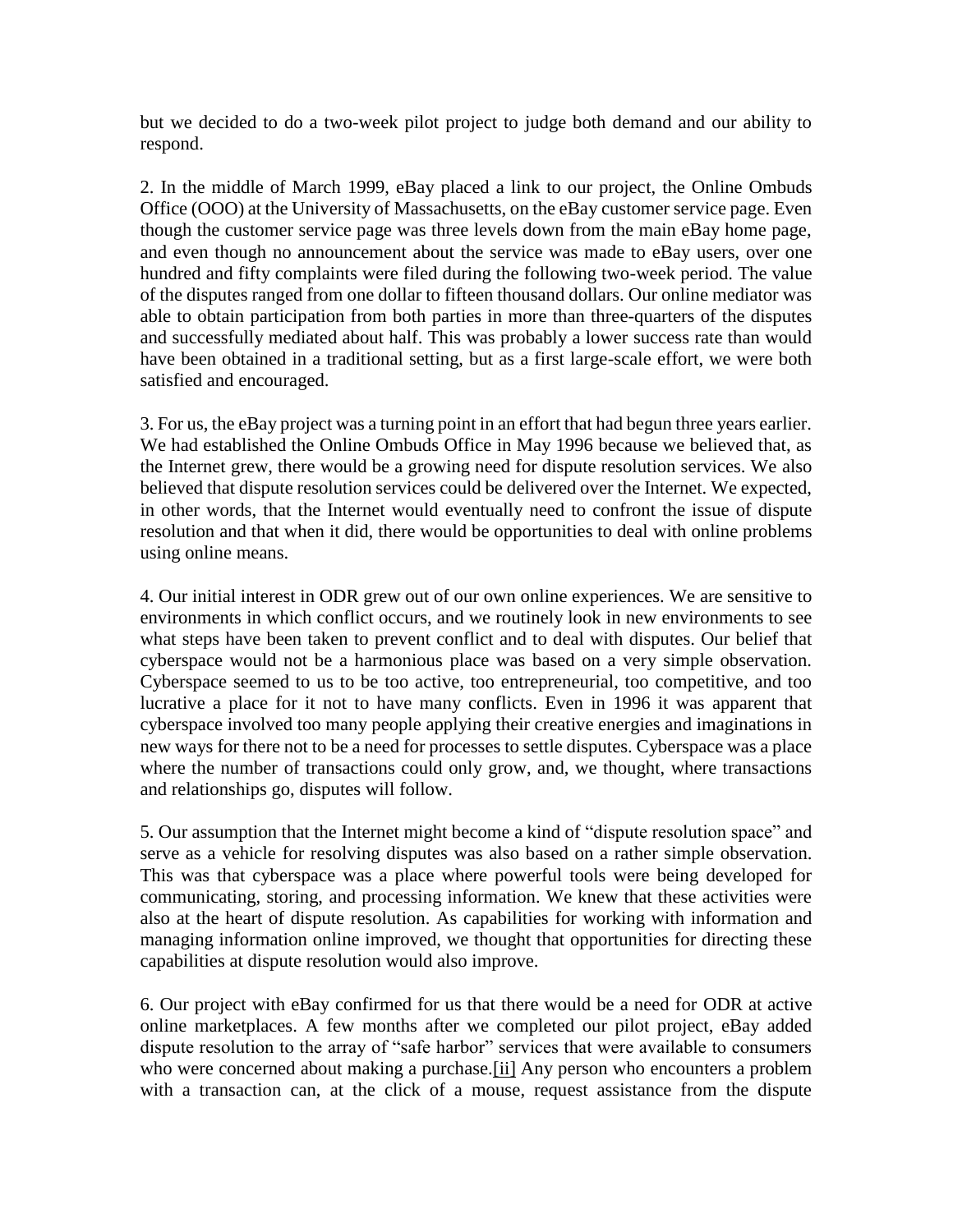resolution company SquareTrade.com[.\[iii\]](http://www.lex-electronica.org/docs/articles_140.htm#_edn3) Between February, 2000 and February, 2002, SquareTrade handled over 200,000 disputes, most of which came from eBay.

7. The need for dispute resolution at a place like eBay is relatively easy to understand. eBay has huge numbers of items offered for sale (currently over six million), huge numbers of transactions (currently over two million per week), and eBay assumes little or no responsibility for the transaction. eBay is not really a party to the transaction and the actual sellers, many of whom are small businesses or individuals, are often without customer service departments. eBay does not wish to participate in the transaction but it does wish users to feel comfortable making bids and purchases. The array of "safe harbor" resources along with the use of credit card chargebacks has made eBay into an online marketplace where buyers are able to find almost anything they are interested in purchasing, and are also wiling to make bids and purchases without a high degree of risk.

8. Prior to our project with eBay, the question I was asked most often was how mediation could possibly occur without face-to-face interactions. I generally answered that there would always be disputes that might be difficult to handle without face to face meetings but that there were also many contexts in which even the tools we had available in 1999 would be helpful to parties and to an online mediator or arbitrator who was called in to work with the parties. As a result of what has occurred during the last two years with eBay and in other environments in which ODR has been employed, I no longer hear such skepticism about online dispute resolution. There are a great many questions and challenges that face ODR but its potential use and value has, I believe, generally been accepted both by persons outside the dispute resolution community and by those within.

9. During the last three years, two other ventures involving large-scale use of dispute resolution at a distance have contributed to the change in attitudes about the value of ODR. In late 1999, ICANN, the Internet Corporation for Assigned Names and Numbers[,\[iv\]](http://www.lex-electronica.org/docs/articles_140.htm#_edn4) put in place a dispute resolution process for resolving disputes over domain names, the Internet addresses like ibm.com or disputes.org. These are disputes in which a trademark owner asserts that the registration and use of the domain name by someone else is infringing upon the rights of the trademark owner. The ICANN process has been the subject of some controvers[y\[v\]](http://www.lex-electronica.org/docs/articles_140.htm#_edn5) but there have been over five thousand decisions and it is relatively fast, efficient, and inexpensive. It may need modification but it is an example of a context in which face to face meetings might be costly and difficult to arrange and in which they are unlikely to be necessary.

10. The third online dispute resolution process is the fairly simple procedure of blind bidding. Blind bidding, employed by companies such as Cybersettl[e\[vi\]](http://www.lex-electronica.org/docs/articles_140.htm#_edn6) or Clicknsettle[,\[vii\]](http://www.lex-electronica.org/docs/articles_140.htm#_edn7) consists of disputing parties submitting settlement offers to a computer. If the offers are within a certain range, the parties split the difference and settle the dispute. If they are not within range, negotiation continues in a traditional manner and neither party learns of the other's offer. Blind bidding can be useful but only when there is a single issue in controversy and that issue involves money, or something that can be represented numerically.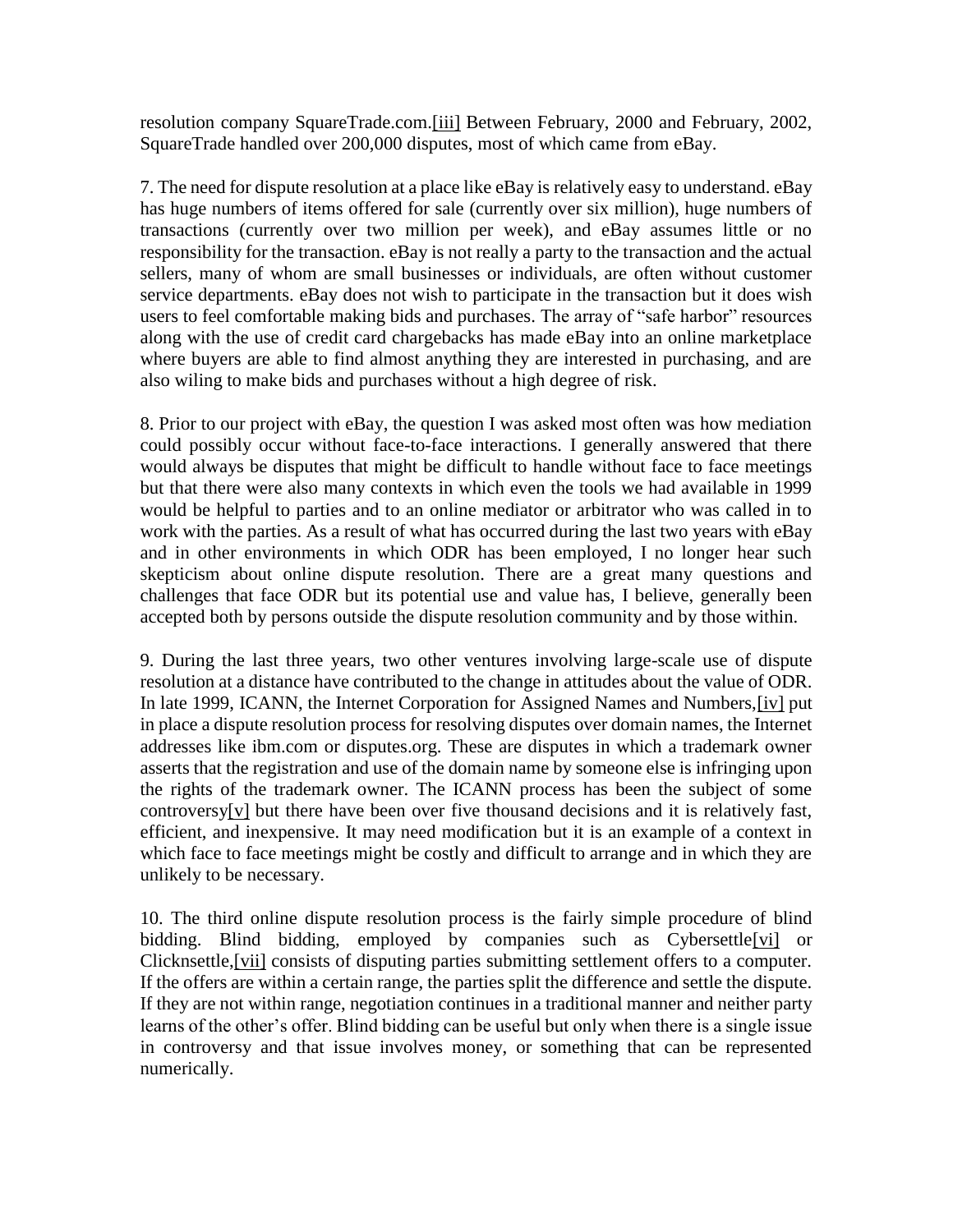11. These three examples have been enormously important in demonstrating that online conflict resolution tools are needed and can be delivered. There had been conferences about ODR prior to 199[9\[viii\]](http://www.lex-electronica.org/docs/articles_140.htm#_edn8) and we had even resolved some cases online[.\[ix\]Y](http://www.lex-electronica.org/docs/articles_140.htm#_edn9)et, it was the processing of large numbers of disputes in important venues that has allowed ODR to be recognized as a process that belongs in cyberspace and that is needed in cyberspace.

12. For the Internet, the years 1999 to the present have seen ecommerce expand, the number of online users increase, and the range of online activities continue to grow. Yet, many Internet start-ups have failed and the search for profitable business models has been difficult. There is not as much opportunity for subsidized experimentation as there was two to three years ago. Even in this environment, however, the Web continues to grow, both in numbers and in the range of processes that one can actually engage in online. The power of online applications continues to grow and this will be a catalyst for the further growth of ODR.

### **Moving ahead**

13. The three examples of ODR discussed above represent starting points and the simple beginnings of ODR development and application. Ebay disputes can be considered simple since they involve single transactions rather than ongoing relationships. In addition, the vast majority of these disputes fall into predictable categories, such as an item which arrived broken, an item which appeared different from what was advertised, etc.

14. Domain name disputes fall at the less complex end of the continuum because the process employed is arbitration. These disputes are resolved on the basis of documents submitted by the parties. ODR is an online communications process, or set of processes, and mediation will generally involve a more complicated series of interactions than arbitration. In general, therefore, mediation will be more difficult to model online than arbitration.

15. The blind bidding process is simple because there is a single algorithm that is useful only in single issue disputes involving something that can be represented in numbers. Its simplicity is both its value and its problem. It can be employed easily and cheaply but only in a narrow category of disputes.

16. It was quite predictable that early uses of ODR would occur at the less complex end of the complexity spectrum. More complex disputes will require not only third parties who are comfortable with the online environment but tools and resources that are more powerful than what is currently available. Any form of ODR will require a structured interaction between the parties and the third party that involves the network and the machines connected to the network. In a recent book[,\[x\]](http://www.lex-electronica.org/docs/articles_140.htm#_edn10) my colleague, Janet Rifkin, and I have referred to technology and the Net as being a "fourth party", something that is an influence on the process of communication and negotiation, something that adds value to the third party, something that typically does not replace the third party but can displace her, in the sense that the third party operates with an ally or assistant alongside.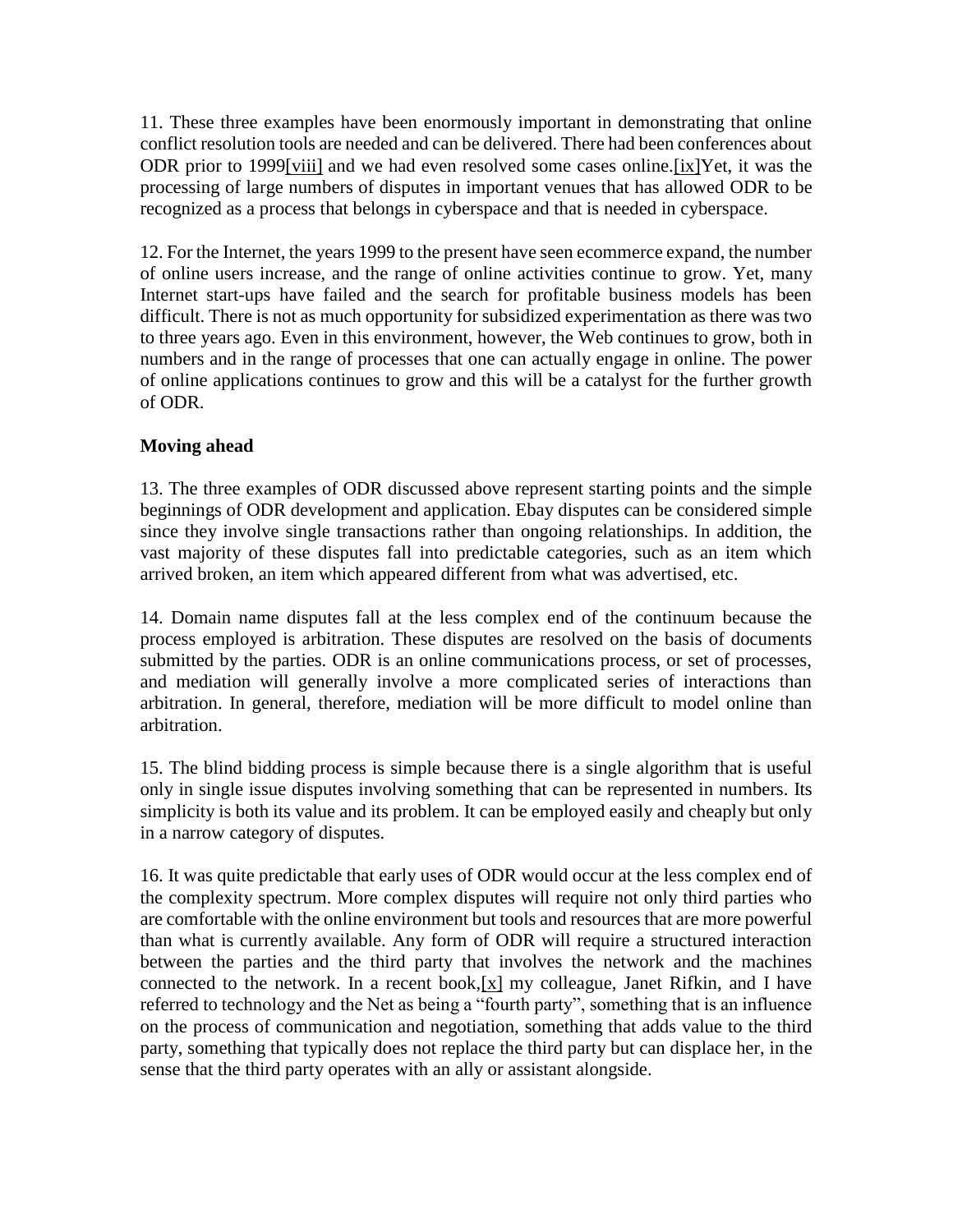17. The "fourth party" is embedded in software and can take many different forms. In the early large scale examples of ODR mentioned above, the added value of the Net as a "fourth party" was quite minimal. Yet, the power and availability of Internet-based information processing applications can only grow. As this occurs, the value of the "fourth party" will also grow and new uses will be found that facilitate resolution in more complex disputes.

18. The "fourth party" is a metaphor for applications that enhance the expertise of the third party and thus do more than simply deliver the expertise of the human third party across the network. Figure 1 identifies a few areas in which traditional tasks performed by third parties can be enhanced by increasingly mature online applications.

## […]

19. The informational activities in Figure 1 are common but, in the past, it has only been when the parties were physically together that they were performed with any degree of efficiency. For example, scheduling meetings with several parties can be done fairly quickly when all are in the same room looking at calendars but scheduling using telephone or paper becomes cumbersome as the number of participants grows. A mediator meeting face to face with a few parties can survey opinions and may even be able to evaluate whether consensus exists by looking at facial expressions. When the parties are not together, however, ascertaining how parties feel again grows difficult as the number of parties involved increases.

20. Many inefficiencies caused by the parties being apart might be labeled "tolerated inefficiencies". We are accustomed to them and have accepted many of them as inevitable. The network, however, changes significantly our ability to overcome these "tolerated inefficiencies". As we grow more comfortable with the network, we realize that certain parts of how third parties traditionally handle disputes should be reevaluated. For example, we have new tools for communicating with parties in between face to face sessions. Should we do so? For this and other instances of "tolerated inefficiencies", we need to decide whether what we are accustomed to is still appropriate given the new tools we are acquiring that allow us to change how long interactions with parties might take and where they might take place.

21. As another example, the process of monitoring performance or enforcing the terms of any agreement. Currently, it is the responsibility of the parties to make known any problems that might occur. New options, however, become available when channels of communications stay open after the agreement has been reached and various communication tasks can begin to be handled by the "fourth party".

22. Monitoring performance has never been a very efficient process. If a scheduled payment has not arrived, for example, do I need to call the other party? Should I alert the mediator? Should I have the mediator call the other party? One aspect of an agreement in the future will be to employ a Web site to monitor enforcement. If payments are required at intervals, automatic reminders can be sent. Boxes can be clicked on to indicate that a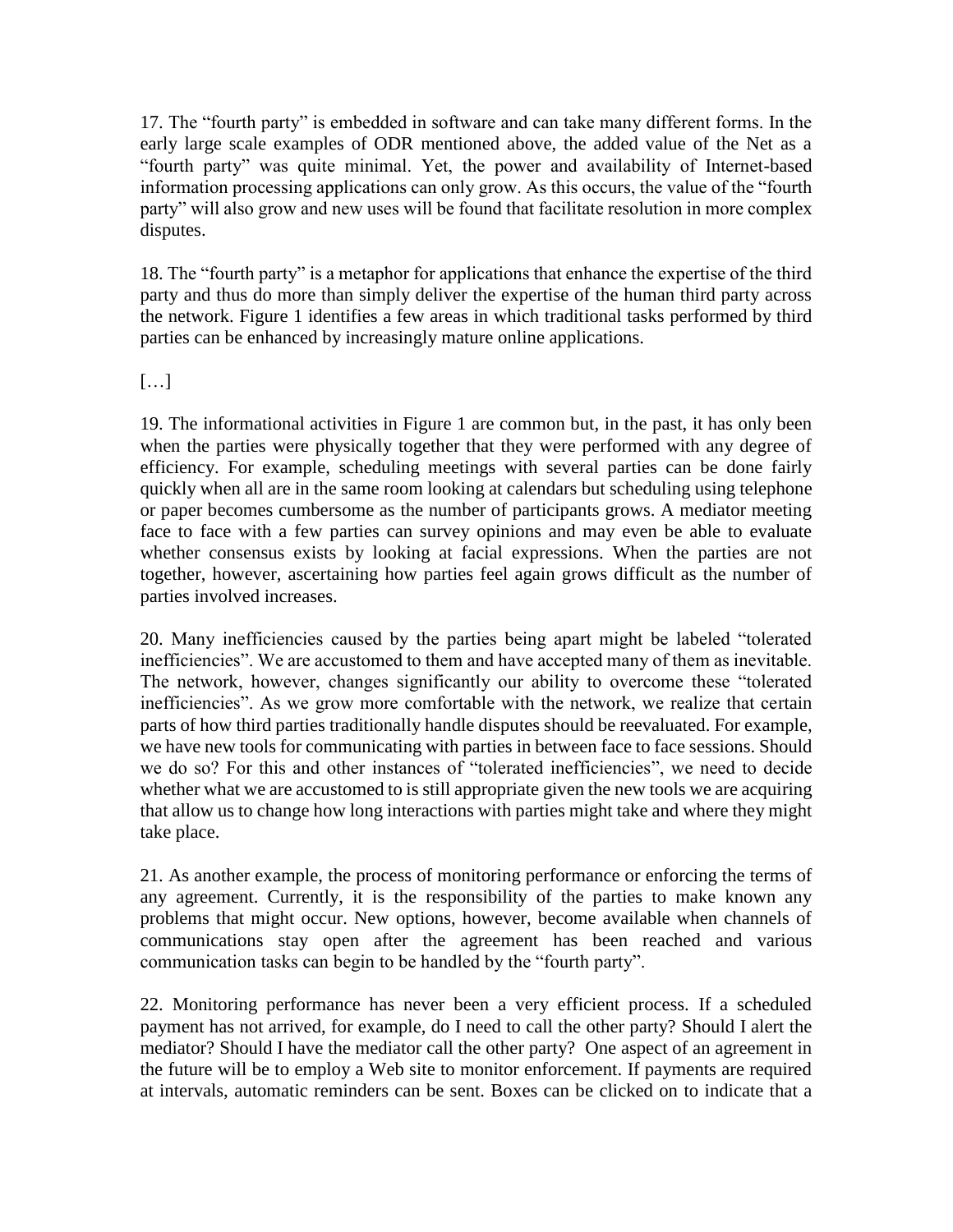payment has been sent or some other action has been done. Obviously, the complexity of monitoring tools will have to be appropriate to the complexity of the performance required. Certainly, however, a "legal watchman" or early warning system of non-performance will be quite useful.

23. The medium's visual capabilities provide a whole range of intriguing possibilities for alerting us to change and to the direction of change. Images and numbers can be employed to show change in ways that are not possible with print. Increases and decreases can be demonstrated visually through changes in size, shape or color. In the monitoring context, for example, lack of performance might send a red flag to the attorney for one of the parties. This could be an actual image of a red flag and the red flag, if ignored, could grow larger over time, something that would be both meaningful and attention getting.

24. Symbols like a red flag remind us that text itself can fall into the category of a "tolerated inefficiency". Text is often inefficient compared to the spoken word and text can be inefficient compared to various forms of visual communication. There are many images online but we are still not very effective in employing modes of visual communication. As bandwidth increases, however, it can be expected that new applications employing both image and sound will become available.

25. Visual communication should not be equated with pictures. Nor should visual communication be equated with graphs and charts. Or with maps and icons. What we are presented with by creative use of the screen is a range of visual communicative opportunities. This should, and ultimately will be, quite liberating, as we learn new ways to combine text and image for purposes of persuasion and explanation. As with many new opportunities, however, we will also be challenged to determine how to use forms of expression that we have probably received little or no training in before.

26. These new opportunities for expression made possible by the "fourth party" will pose challenges for some third parties. New media can be both helpful and disruptive at the same time. The third party of the future will require the same level of sensitivity to pictures, images, icons, charts, figures, graphs, scales, tables, diagrams, maps, sketches, blueprints and colorful and animated graphics, as there is to textual or spoken communication. This does not mean that one needs to be able to actually draw any of these items. The ease with which numbers are, even today, transformed into charts illustrates the assistance that the "fourth party" will provide to us. But there will still be a need to learn how to use visual tools in the most effective way, just as we continually face the challenge of expressing ourselves clearly and forcefully as we speak and write.

27. The best example of the enabling power of the online environment for graphical communication comes from an extremely complex international negotiation. This was the negotiation between the Bosnian Serb, Croat, and Muslim factions that resulted in the Dayton Peace Accords in 1995.

28. The negotiations in Dayton were the first to employ digital maps, maps that not only had detailed boundaries that could be adjusted, but that could "visualize" terrain. The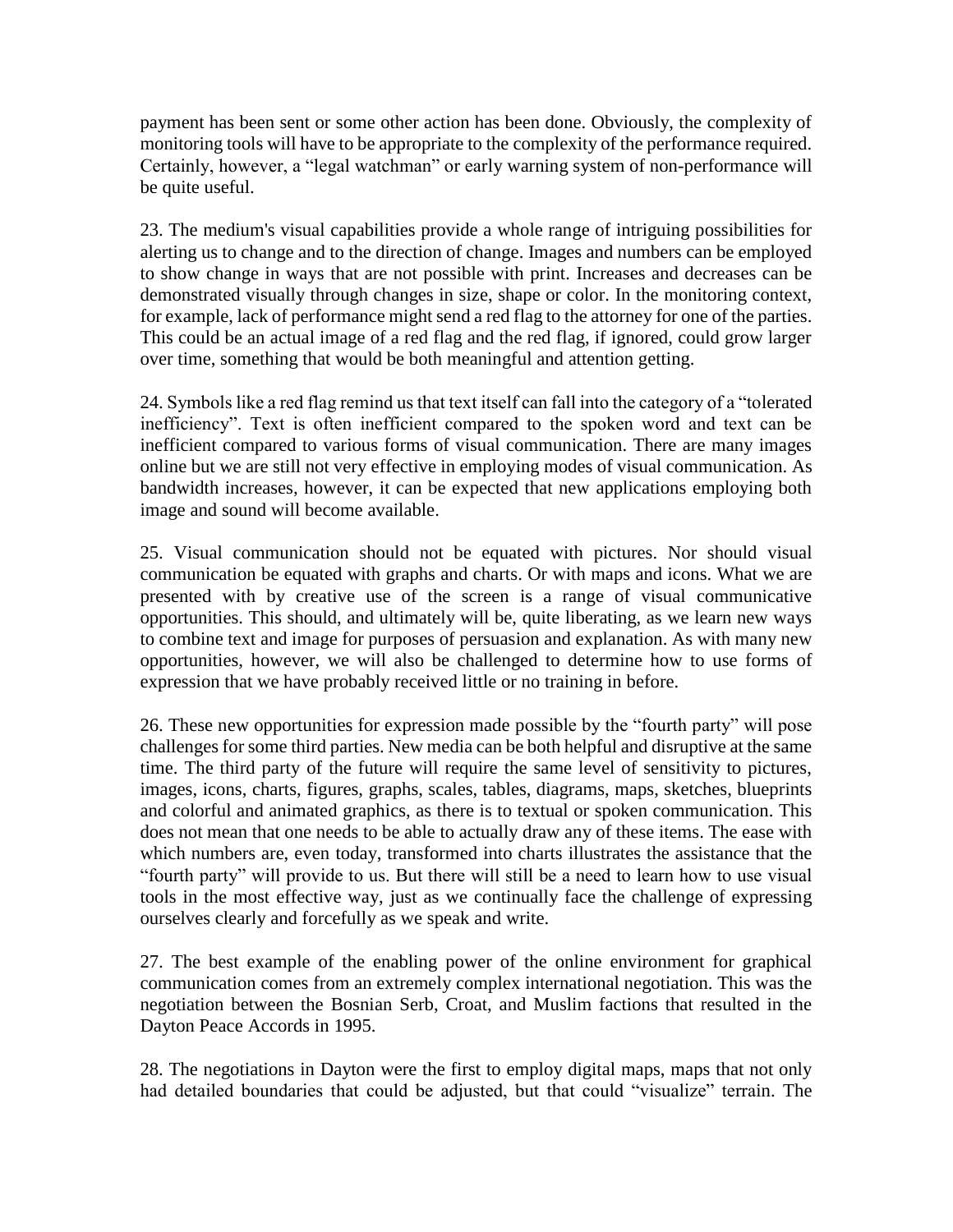negotiators were experienced in the use of maps but were also "used to paper maps, the crisp appearance of printed detail, and the flexibility of drawing on their map copy where and when they wished". The digital maps provided computer generated images of terrain and allowed the negotiators to try out different boundary lines, and contributed significantly to the successful completion of the Dayton negotiation.

29. What might be admired most about the use of maps in Dayton is not how they were used but that the negotiators were willing to learn how to use them. The most challenging aspect of employing ODR in an offline context will be to recognize that the manner in which we have been resolving disputes, even if we have been quite successful, can be enhanced. Mediators and arbitrators need to recognize that however complete their toolkit was a year ago, it is more complete today, because the array of available tools is growing.

### **The next phase**

30. The first phase of ODR confirmed that there would be demand for it and that ODR was quite feasible in contexts which required fairly simple and widely available online tools. The second phase can be expected to involve extending what is currently being done and growing in several different directions:

- Ongoing growth in simpler contexts
- Adoption in traditionally handled offline disputes
- Experimentation and use in more complex multi-party, multi-issue, and crossborder disputes

31. Phase one began with great concern that ODR would not succeed because the richness of offline communication would be missing. As phase one ended, several arenas had been identified in which some type of ODR proved to be of considerable value. We will, during phase two, undoubtedly find additional contexts in which fairly simple online interventions or interactions will of considerable value. As is true of the availability of offline mediation, however, use will be limited by cost and economic considerations. As with ADR, ODR will be employed when the cost of dispute resolution is less than the value of the dispute in question. Some online tools, such as blind bidding, can be delivered at low cost, and some technological alternatives may be less expensive than human ones, but we have also learned that while ODR can bring many kinds of efficiencies, ODR is not inevitably a low cost option. Indeed, ODR ventures face the same challenges of delivering a service at a profit that are faced by Internet start-ups generally.

32. One arena in which the calculation of costs and benefits may work in favor of experimentation and use is likely to involve government. Dispute resolution is a core function of many, if not most, government agencies. In such agencies, dispute resolution serves a variety of purposes. In some federal agencies, such the Internal Revenue Service, dispute resolution is part of the enforcement role. In other agencies, such as the Equal Employment Opportunity Commission, formal systems exist in order to obtain factual information and determine whether standards have been violated. In still other agencies, such as the Environmental Protection Agency, dispute resolution occurs as a part of rule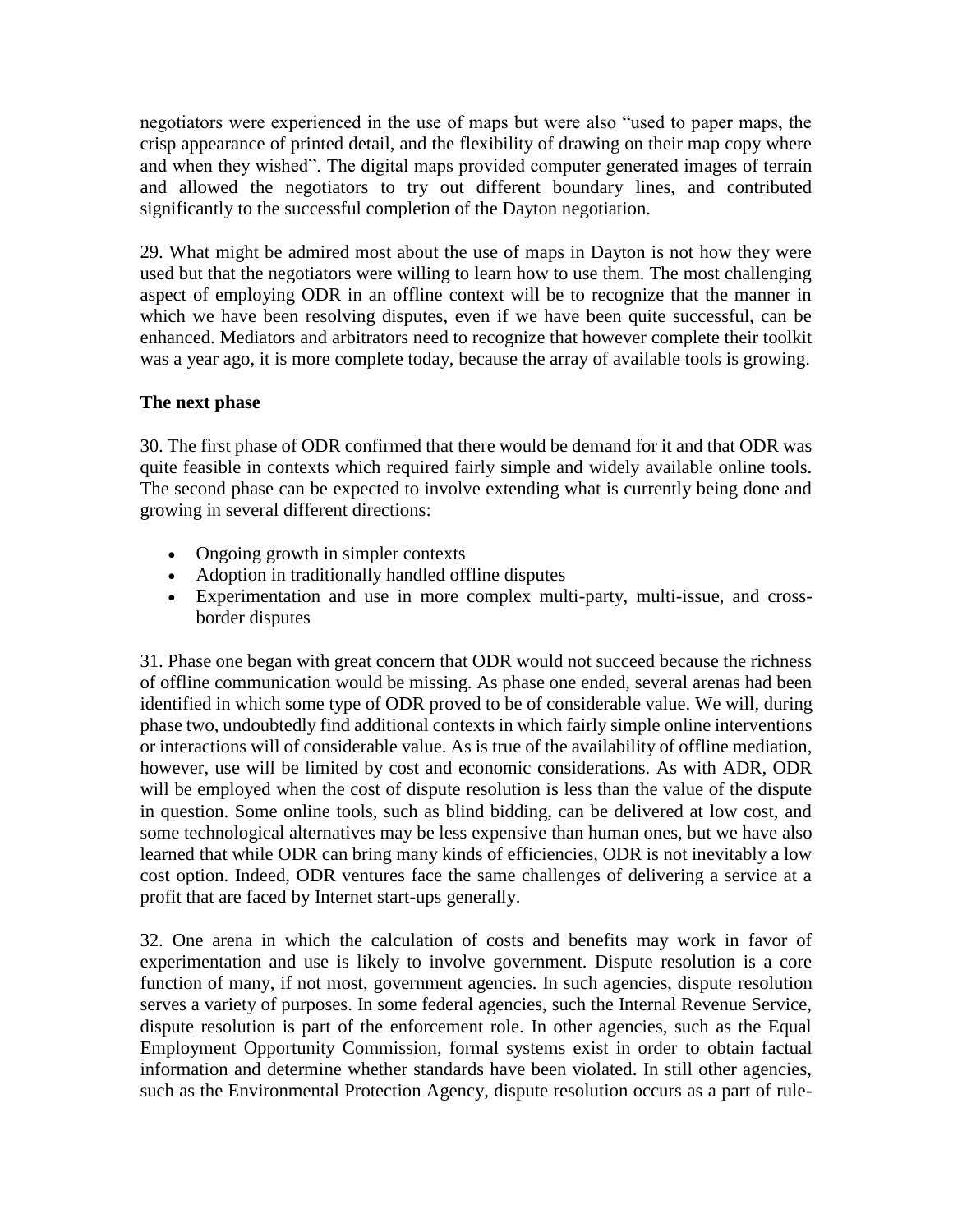making and other processes that are designed to foster consensus in about some action. In general, government agencies enact and/or enforce regulations and standards, and dispute resolution processes of some kind are inevitably necessary.

33. Many of the most numerous types of disputes, such as those involving citizens and the Internal Revenue Service, can be resolved merely by the efficient exchange of information. Many such disputes are, even now, not handled through interactions with humans, and the use of the network will be an increasingly appealing and, in all likelihood, economical option. Other contexts will involve more complex disputes but online options will be appealing and pilot projects can be expected to demonstrate what is possible both in the short term and in the long term.

34. Disputes handled by government agencies originate in relatively traditional arenas and we will learn much from the hybrid ADR/ODR systems that will be employed. ODR adds to the choices that will have to be made in applying dispute resolution resources. For example, difficult choices will have to be made concerning use of synchronous v. asynchronous modes of communication, how to employ differing combinations of text, images and video, whether to rely totally on the Web or to also use email, and what the right mix of online and offline "meetings" should be.

35. Much of phase two will concern "what happens when the digital world merges with the physical world"[.\[xi\]](http://www.lex-electronica.org/docs/articles_140.htm#_edn11) Bringing online tools and approaches into offline practice can be expected to occur gradually as tools are developed, found to be appropriate, and become a routine part of the mediator or arbitrator's toolkit

36. SquareTrade, the firm that handles eBay disputes, currently also works with the California Board of Realtors and handles disputes arising out of real estate transactions. These two clients, eBay and the California Association of Realtors, symbolize two extremes, one a company that exists only in cyberspace and one a group focused on the most tangible of transactions. What SquareTrade is learning is that online options developed for the exclusively online environment of eBay can be of value offline as well. SquareTrade began its online dispute resolution effort by requiring its mediators to have traditional qualifications and experience. One perhaps unexpected consequence is that the tools and approaches learned by online mediators can now be applied in more traditional contexts.

37. The earliest uses of ODR were in relatively simple transactions and disputes and ODR can be expected to be employed similarly in the offline environment in different niches where there are large numbers of recurring disputes. ODR will also find a place offline, and perhaps find a place quite rapidly, in offline disputes that are of high value or involve many parties or issues. In such contexts, parties may be able to afford the use of technology, be sensitive to the value of using online resources, and the efficiencies and benefits of supplementing traditional approaches will be clear.

38. Perhaps the most important but also least noticed change of the past three years has been in the growing sophistication of ODR software.For ICANN domain name disputes,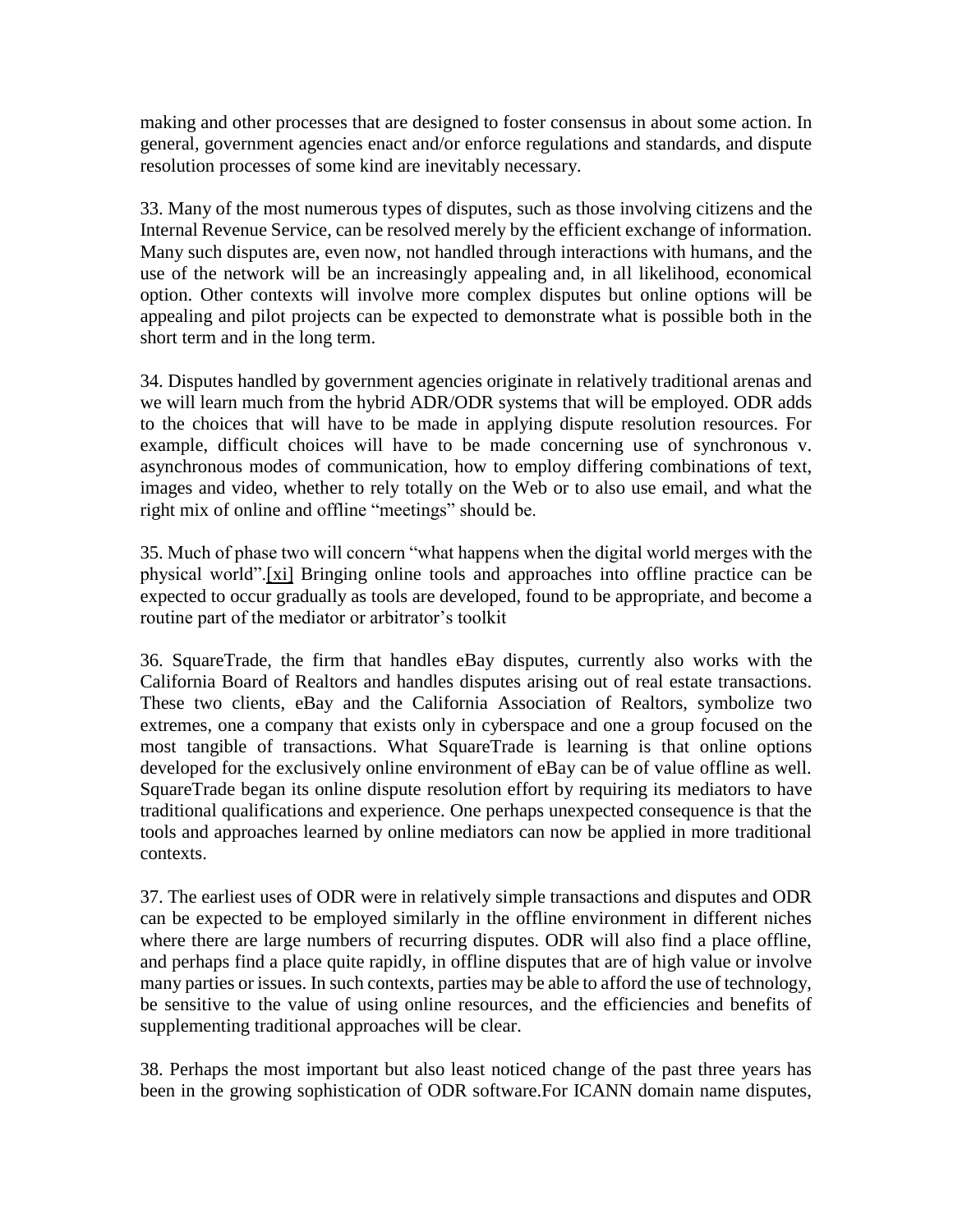eResolution used a totally online process that was both powerful and easy to use. Our eBay pilot project in 1999 relied on email, a resource that is widely available, inexpensive to use, and allows the quick exchange of messages, but has no significant information processing features. In the Web-based dispute resolution process that SquareTrade has designed, the parties are asked to engage in a period of "direct negotiation" before a mediator is appointed to work with them. SquareTrade has found, quite remarkably, that even without the intervention of a human mediator, approximately eighty percent of the disputes filed are resolved through direct negotiation. This is an impressive success rate, particularly since almost all the parties had engaged in some form of email negotiation before the complaint was filed. The filing of the complaint is generally a sign that one party, at least, believes that there is little or no value in any further negotiation via email.

39. While a mediator does not participate in the "direct negotiation" process, SquareTrade participates. What does it mean to say that "SquareTrade participates"? The process is called "direct negotiation" but the reality is that it is "mediated negotiation". It is negotiation that takes place mostly through screens designed by SquareTrade, information supplied by SquareTrade, and a process structured by SquareTrade. Figure 2 contains the first screen someone with a dispute would see. This is not a complaint form but a screen with a bit of information that might be expected to provide encouragement and optimistic expectations for the complainant. The information is a suggestion that 80% of the parties are pleased with the process. This, along with the phrase "Building Trust in Transactions", contributes to trust. The statement that "the case filing should take 15 minutes" contributes to feelings of convenience. The links on the right side of the screen suggest expertise and experience.

## **FIGURE 2 SquareTrade Case Filing Screen**

[…]

40. Cyberspace is, increasingly, a place where there are *processes* available to users as well as *information*. This should not be surprising since processes are sets of informational transactions and exchanges. What makes building processes out of informational transactions difficult is structuring and regulating the flow of information and the numerous informational exchanges among the parties. Tools that have made it possible to create online auctions, stores, casinos, and other online processes will, however, over time also allow civic institutions such as courts and dispute resolution systems to function online.

41. The building of new software tools is what will make the "fourth party" an increasingly robust resource. The more informational tasks that can be done online, the more useable ODR will be in more complex disputes, disputes where there are many issues, many parties or both. Software development occurs less rapidly than hardware development and adapting and learning to apply to new features also takes time. We cannot predict how quickly various tools will appear but we can be certain that a process has begun that will inevitably lead to their development.